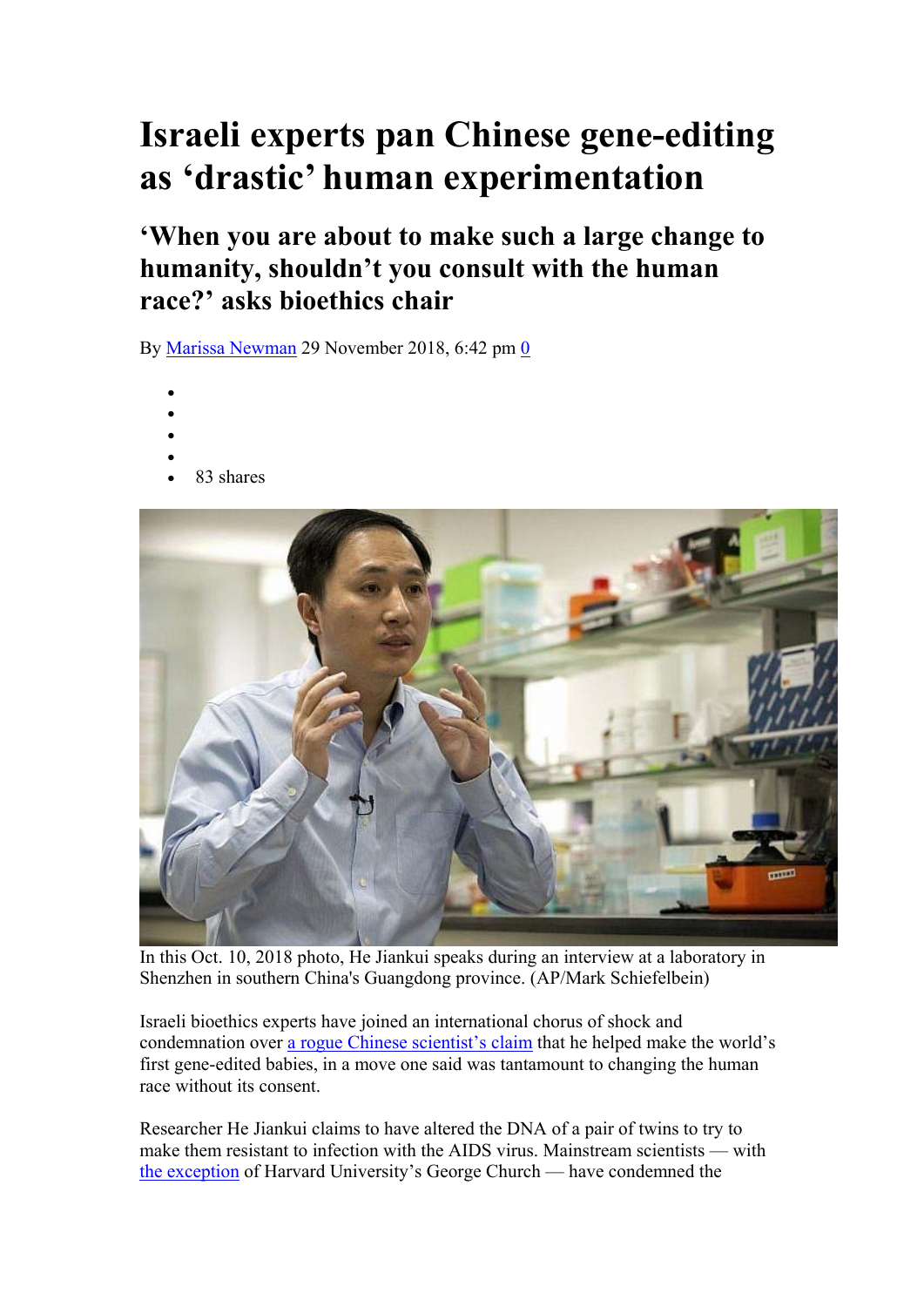experiment, and universities and government groups are investigating. There is no independent confirmation of He's claims.

On Thursday China ordered a halt to He's scientific activities and warned he may have broken the law.

Get The Start-Up Israel's Daily Start-Up by email and never miss our top stories Free Sign Up

Dr. Otniel Dror, chair of the Bioethics Advisory Committee of the Israel Academy of Sciences and Humanities, listed a series of ethical missteps by He, arguing that "drastic" experimentation should not have been exercised when other medical options are readily available for preventing the transmission of HIV from HIV positive fathers to their offspring.

The treatment was unnecessary for the fully healthy babies and the edited genes will now be passed on to their progeny with numerous unforeseen repercussions, Dror told The Times of Israel. Though the parents allegedly signed off on the procedure, they may not have been aware of other medical options, and the twin girls whose genes were edited had no input in the decision that will affect their lives, he continued.

Moreover, Dror stressed, He jumped the gun without approval from international vetting committees or a proof of concept, and should have waited for global consensus on the clinical application of the procedure.

"What will be with the next generations? We don't know what effects it will have. He released this on the human race — it's not limited to a single human being — and now all the descendants of these children, they will be people who have undergone this editing," he said.

"When you are about to make such a large change to humanity, shouldn't you consult with the human race?" he said.

Eight volunteer couples — HIV-positive fathers and HIV-negative mothers — signed up to the trial, with one dropping out before it was put on hold. He said there had been "another potential pregnancy" involving a second couple, but it is unclear whether that pregnancy is still ongoing.

China's National Health Commission on Thursday said it had ordered an investigation into He's experiment. Chinese science and technology vice minister Xu Nanping said the "gene-edited babies incident as reported by media blatantly violated our country's relevant laws and regulations."

The claims were "shocking and unacceptable" and breached "the bottom line of morality and ethics that the academic community adheres to," he told CCTV.

The science and technology ministry "firmly opposes" the experiment and "has already demanded that the relevant organization suspend the scientific activities of relevant personnel," Xu added.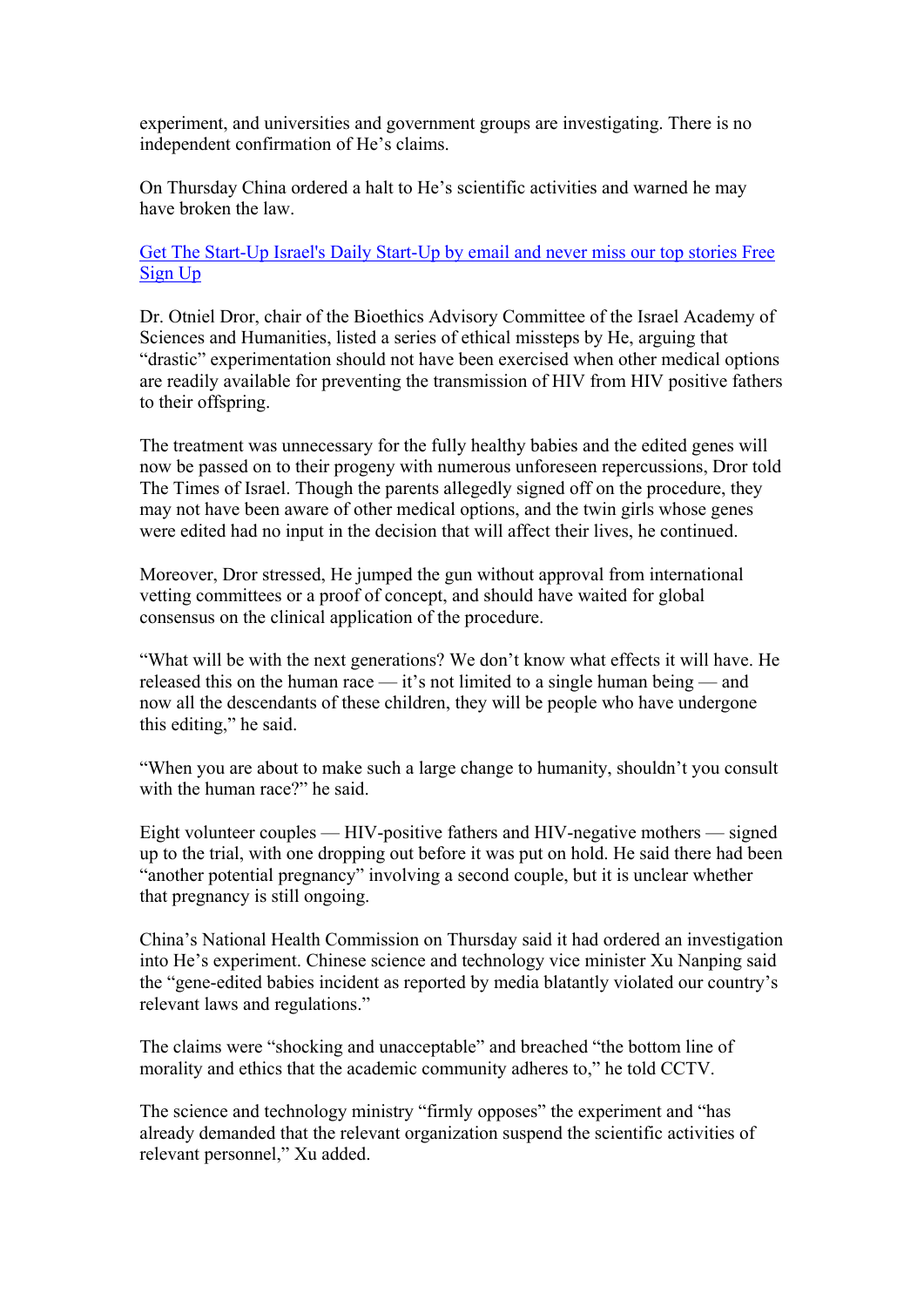Dr. Shimon Glick, a bioethics expert and physician who helped found Ben-Gurion University's Faculty of Medicine, said there was global unanimity that "what he did was improper" and premature. While the claim has yet to be proven, Glick said that in theory, it was entirely possible that He had used the CRISPR-cas9 technology to make HIV-resistant babies, a procedure that would be illegal to carry out in Israel and the West.



Dr. Shimon Glick (YouTube screenshot)

In recent years scientists have discovered a relatively easy way to edit genes, the strands of DNA that govern the body. The tool, called CRISPR-cas9, makes it possible to operate on DNA to supply a needed gene or disable one that's causing problems. It's only recently been tried in adults to treat deadly diseases, and the changes are confined to that person. Editing sperm, eggs, or embryos is different the changes can be inherited. In the US the process in not allowed except for lab research purposes. China outlaws human cloning but not specifically gene editing.

A group of leading scientists gathered in Hong Kong this week for an international conference on gene editing. The confab was rocked by He's revelation on Monday to one of the organizers of an international conference, and earlier in exclusive interviews with The Associated Press.

Although the science holds promise for helping those already born and studies testing such applications are underway, a statement issued Thursday by the 14-member conference leaders says it's irresponsible to try it on eggs, sperm, or embryos except in lab research, because not enough is known yet about its risks or safety.

"In the world, there is a consensus not to carry out genetic treatments that are passed on to future generations. This is a fact," added Prof. Yechiel Michael Barilan of the Sackler Faculty of Medicine at Tel Aviv University.

## **What does the future hold?**

Despite the vocal opposition from the scientific community, He's jaw-dropping claim earlier this week unleashed a feverish global wave of speculation on the future of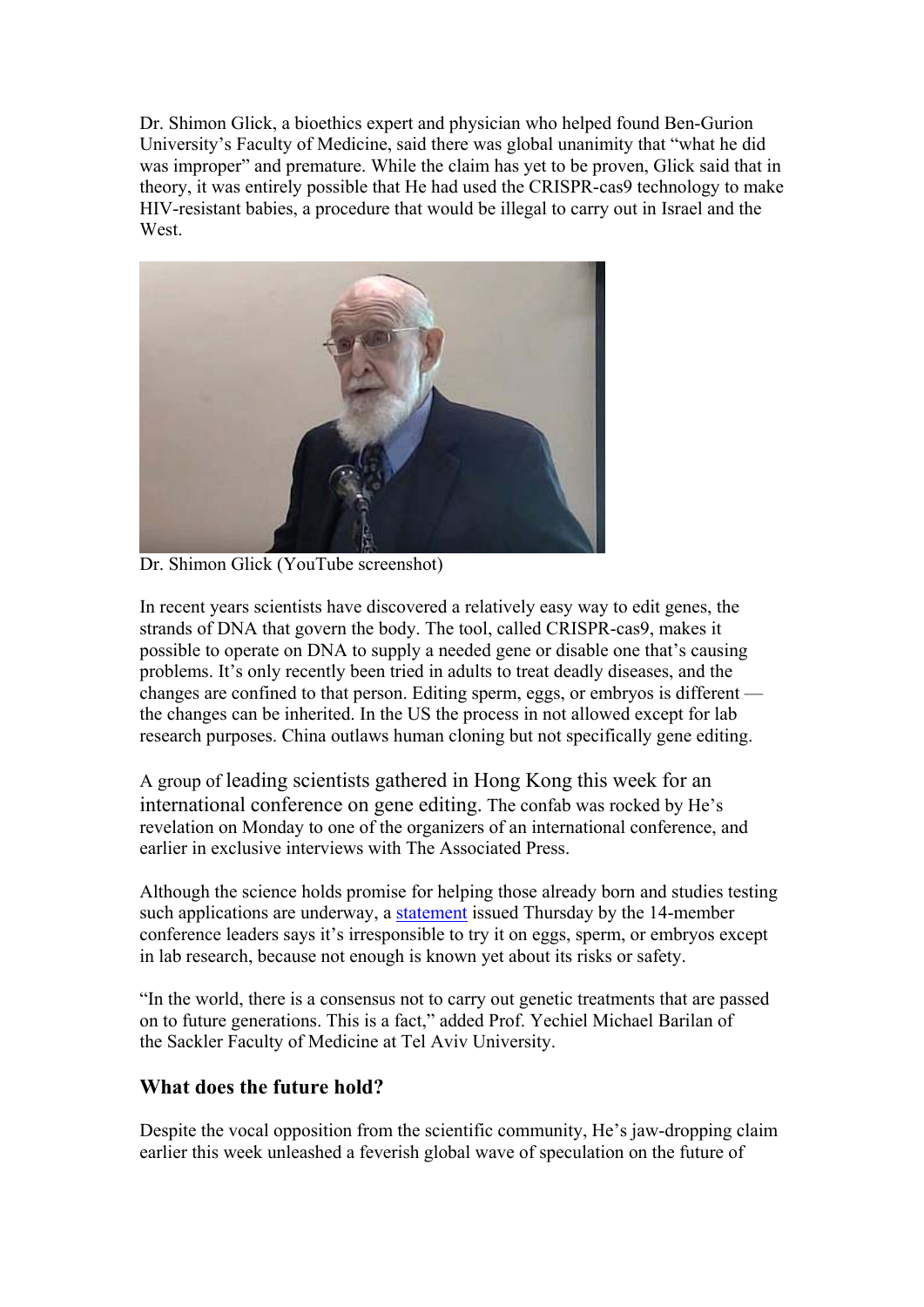gene-editing, from the prospects of curing diseases to the possibilities of human enhancement and production of so-called "designer babies."

"It's fairly obvious to me… that there will be a consensus that at first, we will do it for people who are sick," Dror, a historian, doctor, and professor at the Hebrew University of Jerusalem, predicted of the future of genetic engineering. But from there, he said, the line between treatment and enhancement could easily become blurred, with even tweaks to code to cure diseases inadvertently resulting in various other forms of enhancement.

While he didn't write off enhancement per se, Dror outlined numerous ethical dilemmas that genetic modification could theoretically pose, raising as an example those who would seek to change their skin color or racial characteristics to avoid discrimination, when the moral social response would be to stamp out the hatred. Parents could determine much of their children's makeup, without the "interactions" and "negotiations" in parenting, whereby children are free to reject certain precepts of their upbringing, he said. And the gene-editing would likely deepen social inequalities, as it would only be accessible to those of financial means.



Human DNA strand (iStock by Getty Images)

For treatment, there is also the matter of "what society believes is an illness," he said, which is not "based solely on biology."

"The classic example in the West in the 20th century is homosexuality, which was treated as a disease, by doctors. And then society decided it wasn't a disease," he said, also mentioning former cultural perceptions of epilepsy, and anorexia nervosa among ascetic Christian women.

Glick and Barilan also did not rule out future gene enhancement once the science was honed and risks were fully understood, with both saying it was analogous to the medical development of plastic surgery.

There is "always a possibility medicine can be corrupted," Glick acknowledged, likening it to the use and misuse of fire and guns. But in a 2011 paper, Glick, in a